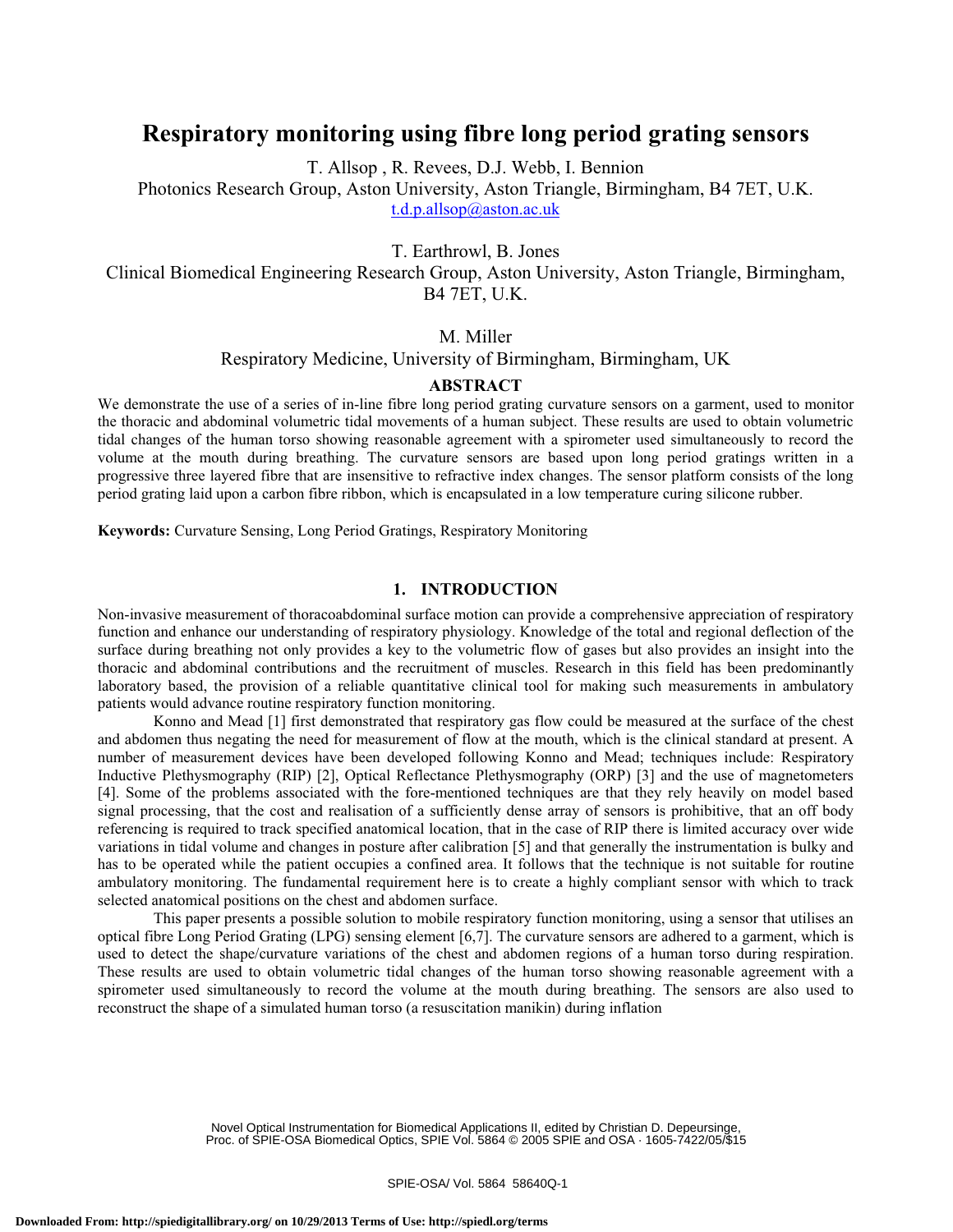#### **2. THE CURVATURE SENSOR**

The curvature sensor utilises an LPG as the sensing element. LPGs are photoinduced fibre devices that couple light from the core of a single-mode optical fibre into the cladding at discrete wavelengths and thereby generate attenuation bands in the transmission spectrum of the optical fibre core. LPGs are sensitive to strain  $(\varepsilon)$ , temperature  $(T)$ , and the surrounding refractive index  $(n<sub>s</sub>)$  [7] and LPGs have also been used as shape/bending sensors [8]; the LPG's sensitivity to these parameters can manifest itself in two ways: firstly the central wavelength of the attenuation band can shift in the spectral domain and secondly a change in the spectral transmission profile of the attenuation band may occur. The spectral shift of the attenuation band arises from the phase matching condition of the LPG, given by

$$
\lambda_i = \delta n_{eff} \Lambda \equiv \left[ n_{co} \left( \lambda_i, n_1, n_2, T, \mu \varepsilon, R \right) - n_{cl} N \left( \lambda_i, n_1, n_2, T, \mu \varepsilon, n_s, R \right) \right] \Lambda \tag{1}
$$

where  $n$  is the effective index of the core mode and  $n\frac{dv}{dt}$  is the effective index of the 1 $v<sup>th</sup>$  radial cladding mode, both indices being dependent on the core refractive index  $n_1$ , the inner cladding refractive index  $n_2$  and the wavelength  $\lambda$ . Also,  $n_{c1}$ <sup>Iv</sup> is a function of the refractive indices of the surrounding medium,  $n_s$ .  $\Lambda$  is the period of the LPG, *T* the temperature,  $\varepsilon$  the strain and  $R$  the curvature experienced by the fibre. Whilst equation 1 gives the spectral position of the attenuation band, the magnitude of the spectral shift induced by the measurands  $(\varepsilon, T, n<sub>s</sub>)$  is dependent upon two factors: the difference between the effective refractive indices and also the difference between the group effective refractive indices of the two modes [9]. The spectral sensitivity of LPGs to bending arises from two major components, the strain sensitivity  $(\epsilon)$  and the effective change in the refractive index profile of the fibre induced by the bend itself; the sensitivity can be calculated using a conformal mapping technique [10]. The bending of the optical fibre induces changes to the propagation constants of the cladding modes thus changing the group refractive indices as well as the effective refractive indices.

The LPG (length of  $\sim$ 7cm) is written in a progressive three layered (PTL) fibre, which is inscribed using the point by point method [11]. The result of using such a fibre, is that the LPG produces attenuation bands that are insensitive to changes in the surrounding medium's refractive index. The LPG is laid upon a carbon fibre ribbon, with this then encapsulated in a low temperature  $(\sim 90^{\circ}C)$  curing silicone rubber, see figure 1. This type of silicone rubber is used to minimise any drift in the position of the LPG's attenuation bands due to thermal annealing and to provide a thermally insulating layer for the respiratory function monitoring application (reducing the effects of rapid ambient temperature fluctuations). By incorporating the carbon fibre ribon, the sensor was designed to prevent the fibre from experiencing significant axial strain and yet still be highly flexible.



**Figure 1.** The curvature sensor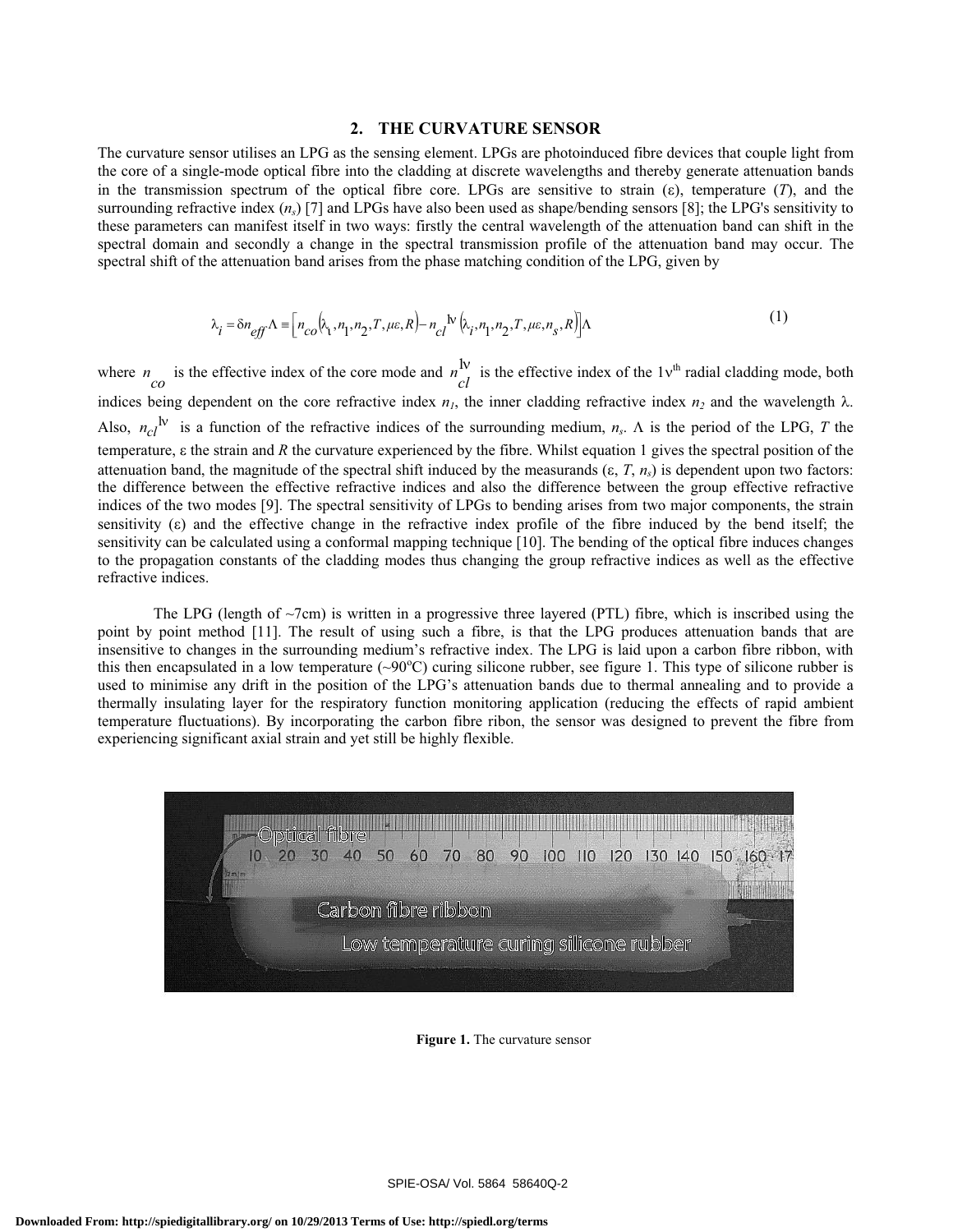## **3. MONITORING HUMAN RESPIRATION USING CURVATURE SENSORS**

Four characterised curvature sensors (length 15cm) were connected in a series configuration. The sensor array was stitched to a Lycra vest for a practical evaluation of the sensors' suitability for this application. The curvature sensors

had similar curvature resolutions, approximately  $\sim 3.5 \times 10^{-2}$ m<sup>-1</sup>, with spectral sensitivities of  $\frac{d\lambda}{dR} \approx 8$  nm m. The Lycra

vest was placed on a human male torso at two different sets of locations: at the front and side. The sensors were illuminated with a broadband light source and the wavelength shifts of the attenuation bands were monitored with an OSA (sweep time 20ms, spectral resolution 0.1nm) which was controlled by a computer, see figure 2.



**Figure 2.** Schematic of optical instrumentation used for the monitoring of the curvature sensors.

The sensor array monitored, via the changes in curvature of the sensors, the thorax movement of a subject during respiration. Two examples of the curvature variation of the sensors during long tidal breaths are shown in figure 3 for two locations on the torso.



**Figure 3.** Results from a single sensor (a) at the lower torso for three breaths as function of time, the array location on the front of the torso. (b) at the upper abdomen for three breaths as function of time, the array location on the side of the torso.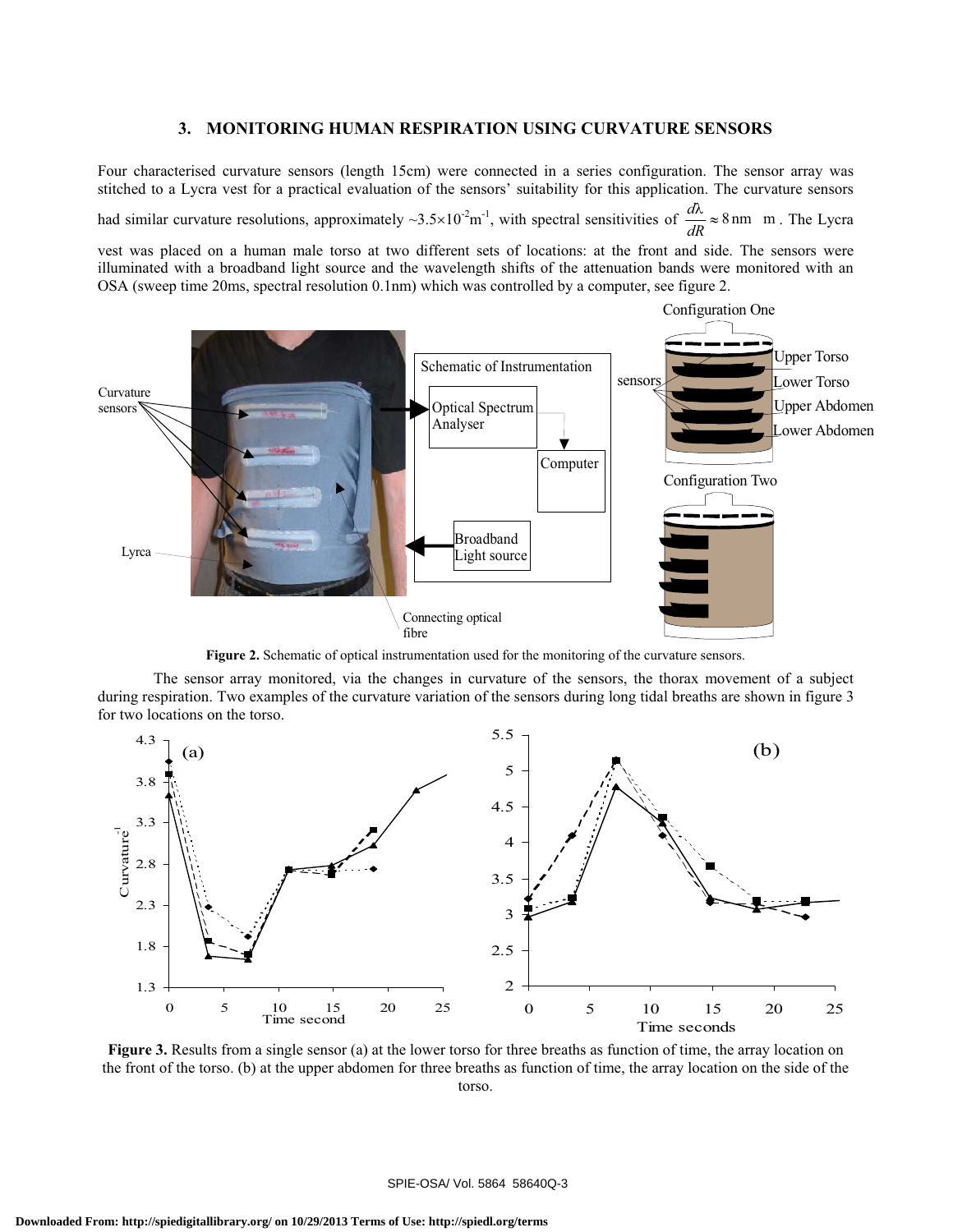Inspecting figure 3 there are variations in curvature between each long tidal breaths but this is expected due to the difficulty in exactly repeating a given breathing pattern. It is noticeable that the general response is the same for each breath and this was found for all the sensors at the various locations on the thorax. Also the sensors can be used to distinguish between the various geometric variations associated with different locations on the thorax and abdomen during respiratory movement.

Whilst the sensors were being monitored during inspiration and expiration, the volumes were simultaneously recorded at the mouth of the subject using a turbine transduction spirometer system (Micro Medical, UK). Linear regression was applied to predict volume exhaled at the mouth from the sensor signals for the two spatial locations of the sensor array. It can be shown that from a simple system of these sensors an accurate assessment of tidal breathing can be made [12], which is similar to the precision obtained with an external optical system using 80 sensor points on the thorax [13]. A direct comparison is shown in figure 4 of the volume measured from the mouth with a spirometer and the volume calculated from the curvature-sensing array. A control of the sensors was also conducted; this was achieved by the subject holding their breath while several measurements were recorded. Using the calibrations already obtained for the sensors, the practical resolution of the sensors on the subject was found to be very similar to the resolutions obtained during initial characterisation of the sensors on the laboratory bench.



**Figure 4.** A typical volumetric variation during a long tidal breath. The measured volume from the spirometer and the calculated volume from the curvature sensors are shown as a function of time

## **4. SHAPE RECONSTRUCTION**

To further demonstrate the utility of this approach in a more repeatable fashion, two in-line curvature sensors were used to record the variation of the curvature of a resuscitation training manikin during inflation from 0 to 0.9 litres in increments of 0.3 litres. Two locations were simultaneously monitored over the volume range then the sensors were moved to other locations and the process repeated for the same inflation volumes.

A derivative spectroscopy interrogation technique was used to detect the changes in the spectral transmission profile of the LPG's stop band induced by the bending of the LPG. Modulating the source wavelength (a narrow linewidth source such as distributed feedback (DFB) laser) at a given frequency will generate a series of harmonics of the modulating frequency [14] in the output signal transmitted by the LPG. It has been shown that the in-phase component of the  $n<sup>th</sup>$  harmonic output is proportional to the  $n<sup>th</sup>$  derivative of the spectral profile under investigation [15]. The amplitudes of the first and second harmonics are therefore proportional to the first and second derivatives of the spectral transmission function of the sensor, and the utility of our approach relies on the ratio of those derivatives being a unique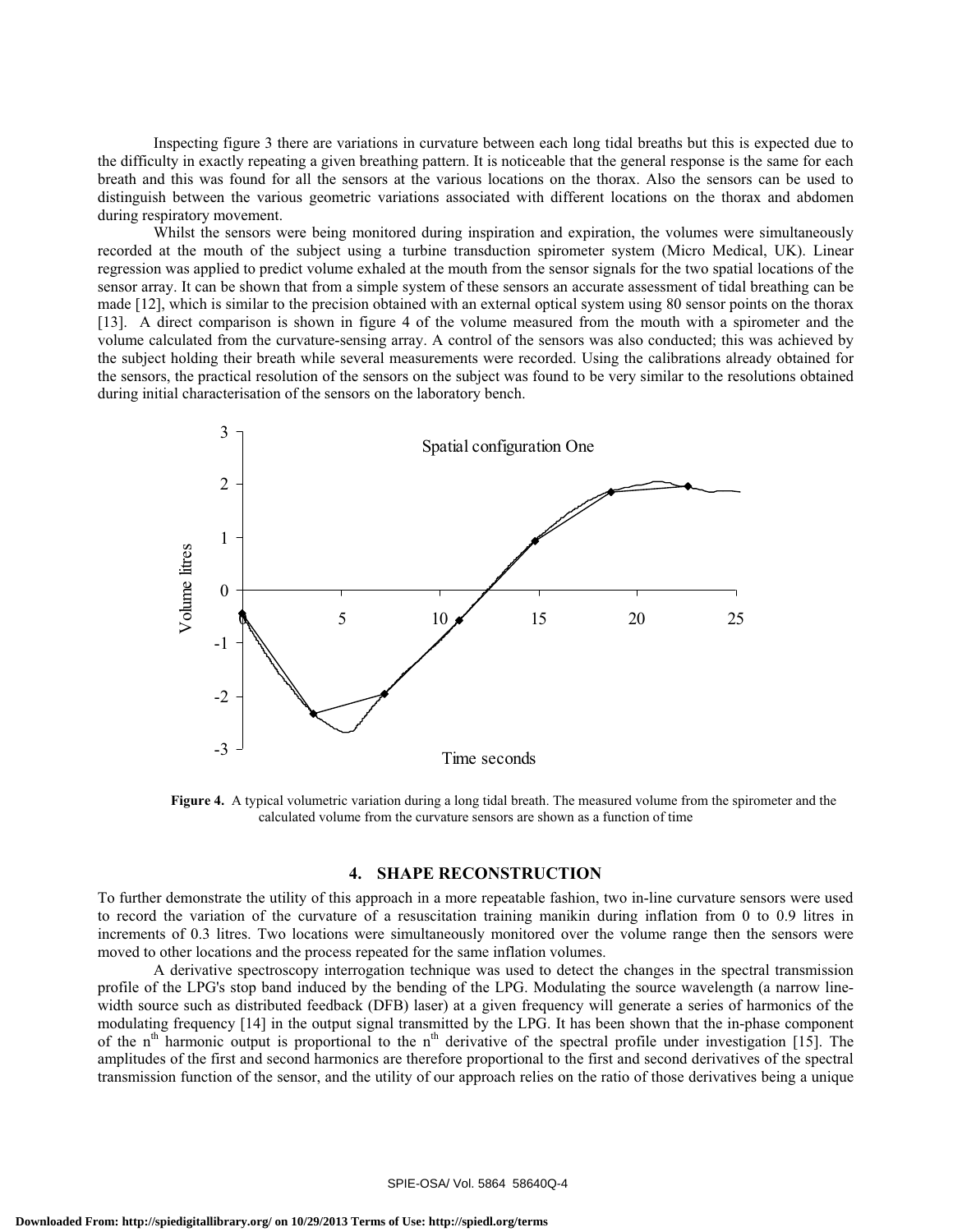function of the position in the spectral profile as well as being independent of any attenuation in the system. This interrogation technique has previously been reported with a single LPG fibre-grating device using a pigtailed DFB laser as the light source [14].

A total of 22 sensing positions were covered in all. The data obtained from the curvature were used to reconstruct the shape of the manikin's torso. The locations of the sensors are shown in figure 4a and the resulting reconstruction from the sensors is shown in figure 5b. A simple method to visualise the surface data in its reconstructed form was realised with commercial solid modelling software (SolidWorks) [16]. The surface depicted in figure 5b was constructed using curvature data and triangulating the measured curvatures in their original (deflated) planes of orientation. The overall profile is determined by successively linking the arcs of curvature in those respective planes. Smoothing of the profile is accomplished by setting peripheral relationships between curves and the application of lofting algorithms built into the software At each discrete state of inflation the corresponding change of curvature at each location can be superimposed to represent motion of the manikin surface.



**Figure 5a**. Experimental sensor layout **Figure 5b.** Surface constructed from measured curvature data

#### **5. CONCLUSION**

A series of in-line curvature sensors on a garment have been used to monitor the thoracic and abdominal movements of a human during respiration. These results are used to obtain volumetric tidal changes of the human torso which showed agreement with a spirometer used simultaneously to recorded the inspired and expired volume at the mouth. It has also been demonstrated that such sensors can be used to distinguish between the various geometric variations associated with different locations on the thorax and abdomen during respiratory movement. It was also observed that the temporal evolution of the curvatures for a given torso location is repeatable on a breath-to-breath basis. This respiratory system has the potential to be made small, portable and cost effective, thereby permitting ambulatory monitoring of breathing.

#### **5. ACKNOWLEDGMENTS**

The authors would like to thank Fibrecore Limited, in particular Tim Hart, for supplying the PTL fibre and its specification and AEROVAC Systems Ltd for help in the development of the sensor platform, with special thanks to Matthew Fisher and Kevin Crowther. The work was funded by the UK Engineering and Physical Sciences Research Council and the Wellcome Trust (grant number 074649/Z/04/Z).